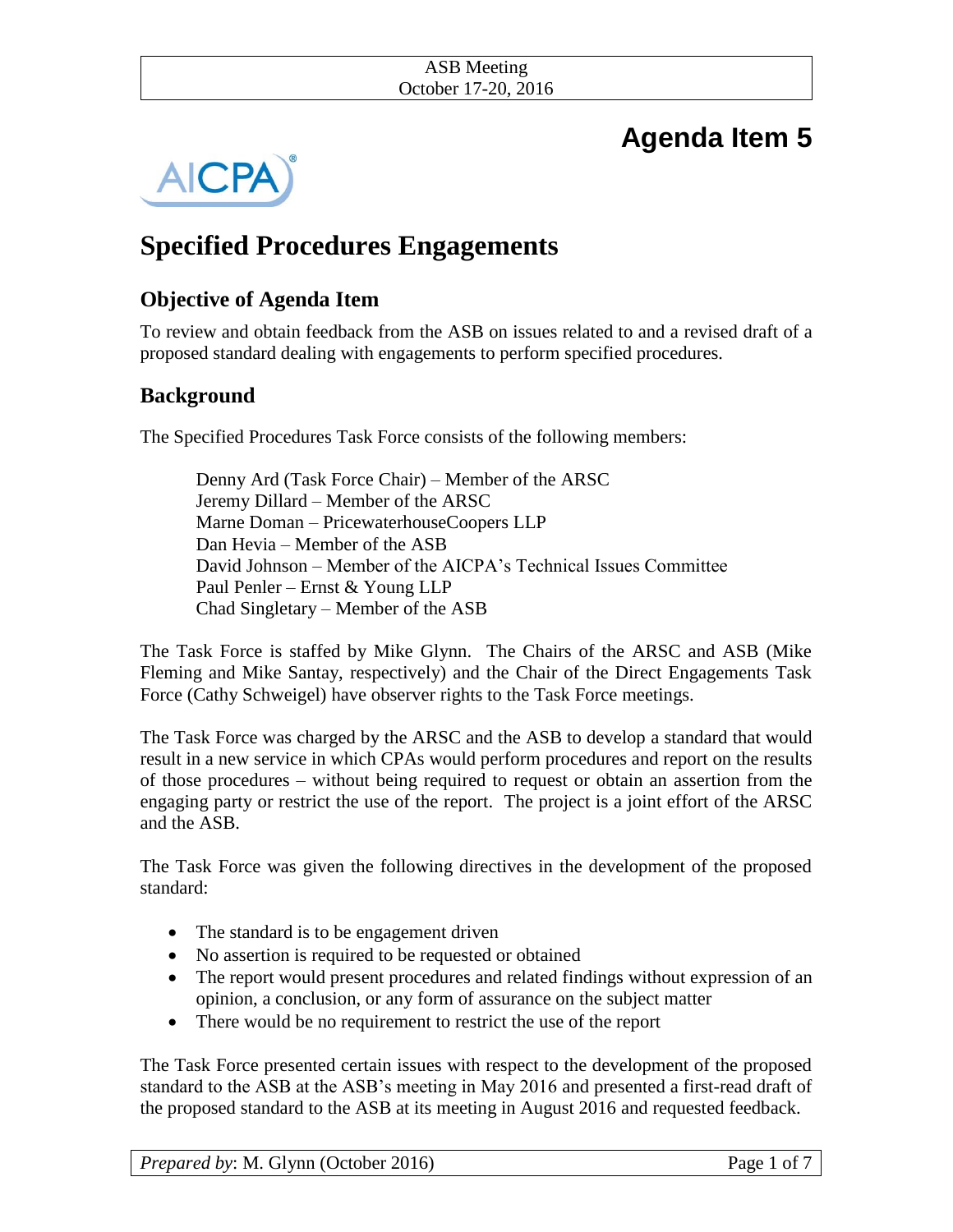#### Specified Procedures Discussion Memorandum ASB Meeting, October 17-20, 2016

## **Issues for Discussion with ASB**

#### **Issue #1 Name of the Service**

From the onset of the project to develop a standard for a non-assertion based engagement in which the practitioner performs procedures and reports on the results of those procedures, the service has been referred to as *specified procedures*. As the project has progressed, the Task Force no longer believes that the name is an accurate description of the service. In addition, the term *specified audit procedures* is used in AU-C section 600, *Special Considerations – Audits of Group Financial Statements (Including the Work of Component Auditors)* and the term *specified procedures* is used in paragraph .14 of the AT-C Preface to refer to procedures performed in an agreed-upon procedures engagement. The use of the same or similar term may cause confusion.

Because the service, along with direct examination and direct review engagements, is under the umbrella of *direct engagements,* the Task Force proposes that the name of the service be changed to *directed procedures.*

#### **Action Requested of the ASB**

The ASB is asked to provide feedback to the Task Force as to the Task Force's proposal to revise the name of the proposed service.

#### **Issue #2 - Applicability of the Standard – Specified Procedures vs. Agreed-Upon Procedures**

At its meeting in August 2016, the ASB stated that practitioners will need guidance as to how to differentiate a specified procedures engagement from an agreed-upon procedures engagement. The Task Force revised the introduction paragraph and the related application paragraphs to provide a clear differentiation from agreed-upon procedures engagements and also provide a reference to the agreed-upon procedures literature if the engagement fits the agreed-upon procedures criteria. The following represents the proposed paragraphs:

| <b>Introduction</b>                                                                                                                                                                                                                                                                                                                                                                                                                                                                                              | <b>Introduction</b> (Ref: par. X.1)                                                                                                                                                                                                                                                                                                                                                                                                                              |
|------------------------------------------------------------------------------------------------------------------------------------------------------------------------------------------------------------------------------------------------------------------------------------------------------------------------------------------------------------------------------------------------------------------------------------------------------------------------------------------------------------------|------------------------------------------------------------------------------------------------------------------------------------------------------------------------------------------------------------------------------------------------------------------------------------------------------------------------------------------------------------------------------------------------------------------------------------------------------------------|
| <b>X.1</b> This proposed standard applies to<br>engagements in which a CPA in the<br>practice of public accounting is engaged to<br>issue, or does issue, a practitioner's<br>specified procedures report on subject<br>matter. In an engagement performed in<br>accordance with this section,<br>the<br>practitioner does not<br>perform<br>an<br>examination or a review and does not<br>provide an opinion or conclusion. In<br>specified<br>procedures<br>addition,<br>a<br>engagement is not an agreed-upon | <b>X.A1</b> An agreed-upon procedures<br>engagement is one in which a practitioner<br>is engaged to issue, or does issue a<br>practitioner's report of findings based on<br>specific agreed-upon procedures applied to<br>subject matter for use by specified parties.<br>AT-C section 215, Agreed-Upon<br>Procedures Engagements contains<br>performance and reporting requirements<br>and application guidance for all agreed-<br>upon procedures engagements. |
| procedures engagement.<br>The<br>practitioner's report on specified                                                                                                                                                                                                                                                                                                                                                                                                                                              | X.A2<br>The fundamental differences<br>specified<br>between<br>procedures<br>a                                                                                                                                                                                                                                                                                                                                                                                   |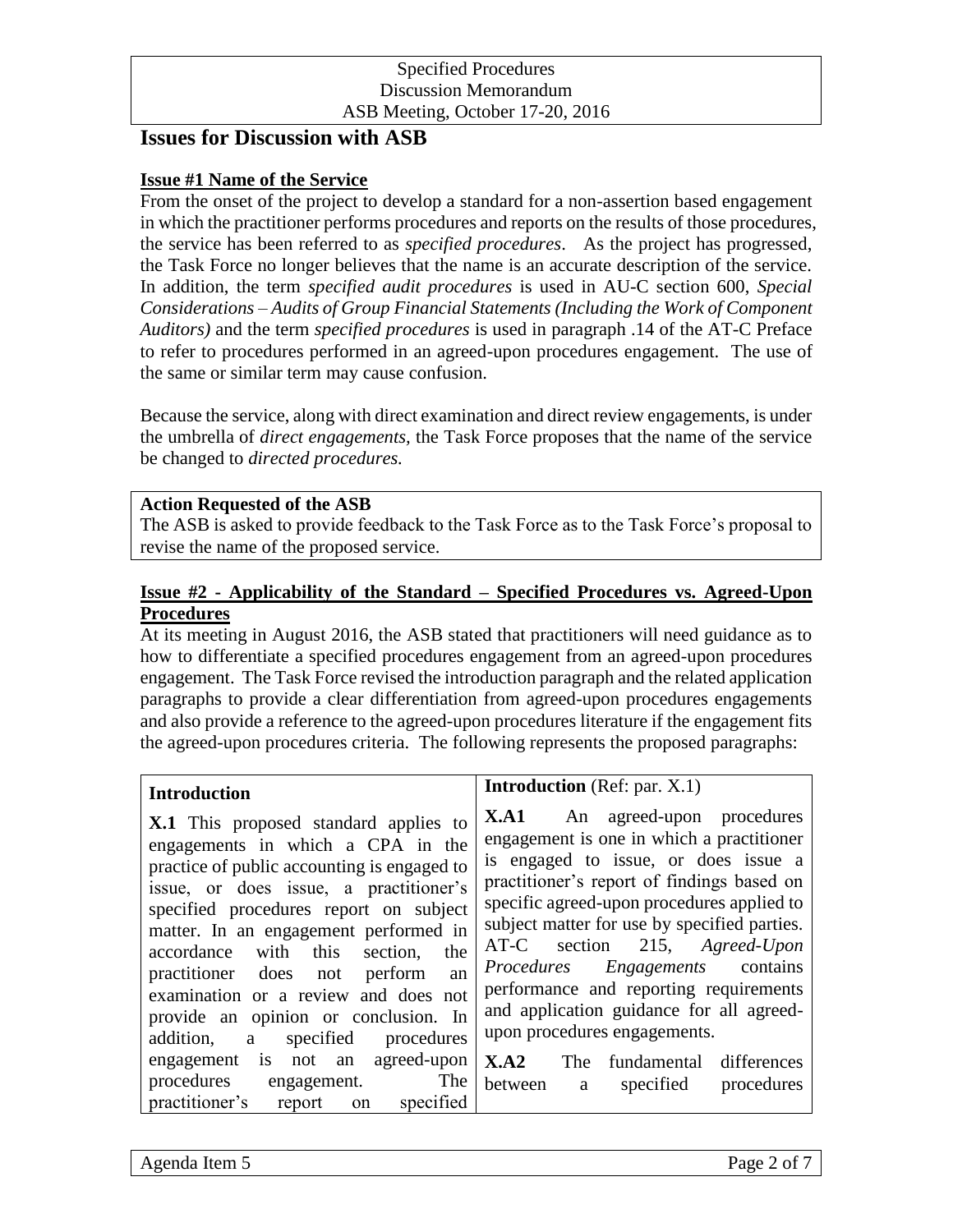| <b>Specified Procedures</b>                                                                                                        |                                                                                                                                                                                                                                                                                                                                                                                      |
|------------------------------------------------------------------------------------------------------------------------------------|--------------------------------------------------------------------------------------------------------------------------------------------------------------------------------------------------------------------------------------------------------------------------------------------------------------------------------------------------------------------------------------|
| <b>Discussion Memorandum</b>                                                                                                       |                                                                                                                                                                                                                                                                                                                                                                                      |
| ASB Meeting, October 17-20, 2016                                                                                                   |                                                                                                                                                                                                                                                                                                                                                                                      |
| procedures is in the form of procedures<br>performed and findings. The report may be<br>intended for a broad range of users and is | engagement<br>agreed-upon<br>and<br>an<br>procedures engagement are<br>agreed-upon<br>procedures<br>An                                                                                                                                                                                                                                                                               |
| not required to be restricted as to use. (Ref:<br>par. X.A1-.X.A4)                                                                 | engagement is predicated on the<br>concept that a party other than the<br>practitioner makes an assertion<br>about whether the subject matter is<br>evaluated<br>measured<br>or<br>in<br>accordance with suitable criteria.<br>specified<br>procedures<br>In<br>a<br>there<br>engagement,<br>is<br>no<br>requirement for the practitioner to<br>request or obtain such an assertion. |
|                                                                                                                                    | agreed-upon<br>procedures<br>An<br>engagement requires the specified<br>parties to assume responsibility for<br>the sufficiency of the procedures.<br>specified<br>procedures<br>In<br>a<br>engagement, no party is required to<br>assume responsibility for<br>the<br>sufficiency of the procedures.                                                                                |
|                                                                                                                                    | agreed-upon<br>procedures<br>An<br>engagement<br>requires<br>the<br>practitioner<br>certain<br>request<br>to<br>written representations from the<br>responsible party. In a specified<br>procedures engagement, written<br>representations are not required.                                                                                                                         |
|                                                                                                                                    | In an agreed-upon procedures<br>engagement, the use of the<br>practitioner's report is required to<br>be restricted to the specified<br>There is no<br>parties.<br>such<br>requirement to restrict the use of<br>the practitioner's report<br>in a<br>specified procedures engagement.                                                                                               |
|                                                                                                                                    | <b>X.A3</b> Nothing in this standard is intended<br>to preclude a practitioner from performing<br>a specified procedures engagement and an<br>agreed-upon procedures engagement on<br>the same subject matter.                                                                                                                                                                       |
|                                                                                                                                    | X.A4 Individual users of the specified<br>procedures report would make their own                                                                                                                                                                                                                                                                                                     |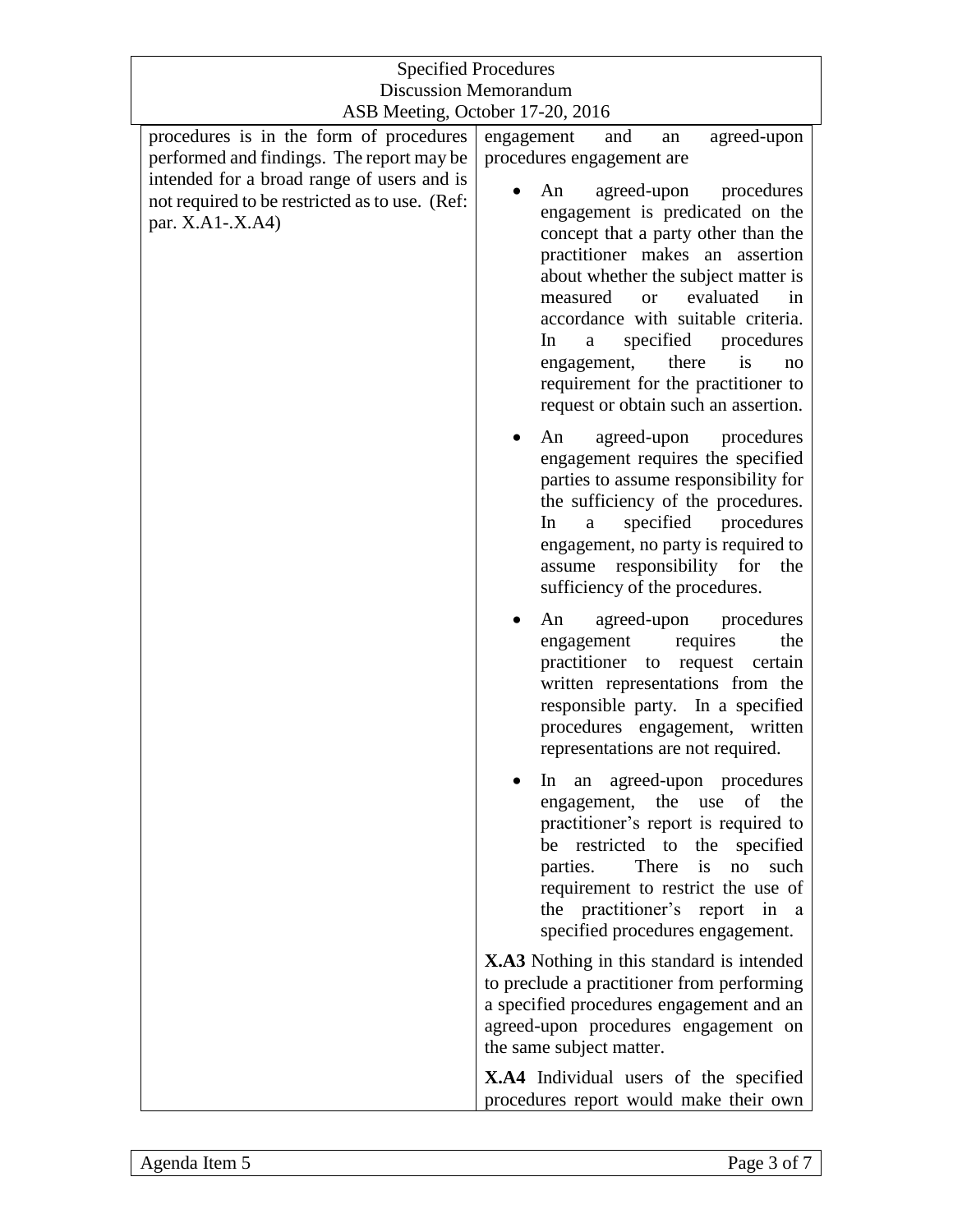| <b>Specified Procedures</b> |                                                                                                                                       |
|-----------------------------|---------------------------------------------------------------------------------------------------------------------------------------|
|                             | <b>Discussion Memorandum</b>                                                                                                          |
|                             | ASB Meeting, October 17-20, 2016                                                                                                      |
|                             | determination as to how the report is to be<br>used and relied upon based on the<br>procedures performed and the results<br>obtained. |

#### **Action Requested of the ASB**

The ASB is asked to consider whether the proposed paragraphs provide guidance to differentiate the specified procedures engagement from an agreed-upon procedures engagement.

#### **Issue #3 – "Responsible Party" vs. "Engaging Party"**

The proposed standard is drafted such that the engaging party, the practitioner, or another party can accept responsibility for the sufficiency of the procedures. However there is no requirement for any party to accept such responsibility. The engaging party is responsible to identify the subject matter of the engagement and therefore, the proposed standard focuses on the engaging party as opposed to a responsible party. The Task Force does not believe that there is a need to identify a responsible party in a specified procedures engagement.

Since direct examination and direct review engagements require that a party be responsible for the subject matter of the engagement, the proposed section "Concepts Common to All Direct Engagements" (hereinafter referred to as "common concepts"; included as agenda item 5C) includes several responsibilities of the *responsible party*. So that the proposed common concepts section is suitable for specified procedures engagements, the Task Force proposes the following definition of *responsible party* (included in paragraph Y.10 of the proposed common concepts chapter):

**Responsible party.** The party(ies) responsible for the subject matter. For purposes of [reference the specified procedures standard], the responsible party is the party that determines the subject matter of the engagement.

#### **Action Requested of the ASB**

The ASB is asked to consider whether it agrees with the Task Force's conclusions with respect to responsible party and engaging party.

#### **Issue #4 – Other Information**

At its meeting in August 2016, the ASB questioned whether requirements with respect to other information is necessary in an engagement in which the report provides no opinion or conclusion on the subject matter.

The practitioner's report on specified procedures is expected to be used in a broad range of different situations and expected to be often distributed to a significant number of parties (for example, customers). As a result, it is expected that the practitioner's report could be included with other information developed by the engaging party. For example: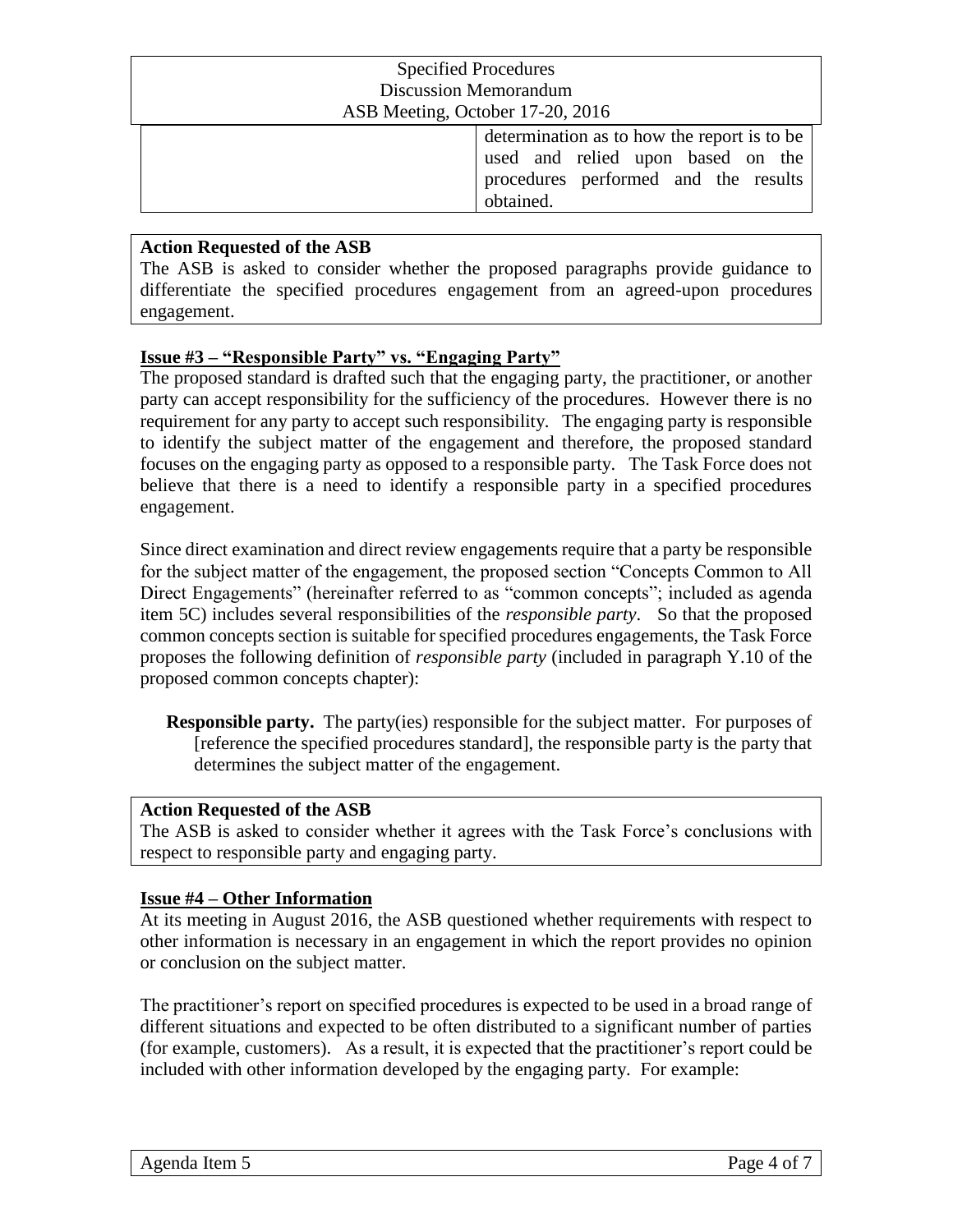#### Specified Procedures Discussion Memorandum ASB Meeting, October 17-20, 2016

- Companies could develop a summary/analysis of progress towards meeting interim thresholds/goals to the market (e.g. expanding number of locations) and as part of the summary/analysis may include a practitioner's report on specified procedures and related findings regarding the location and timing of the stores opened
- Company could develop materials for prospective employees that include a practitioner's report on specified procedures and related findings with respect to specific divisions/operating units' progress toward the company's minority hiring goals. Such report and other information may be distributed to all employees
- Company develops guidelines for suppliers and include in the document the practitioner's report on specified procedures and findings related to procedures performed on certain (not all) of the information being provided to suppliers

Therefore, the Task Force has concluded that it is appropriate to provide requirements and guidance when the practitioner's specified procedures report is included in a document that contains other information.

#### **Action Requested of the ASB**

The ASB is asked to consider the Task Force's thoughts with respect to the inclusion of requirements and guidance on other information and whether it agrees with the Task Force's conclusion.

#### **Issue #5 – Reporting**

The general reporting requirements are included as paragraphs  $X.23 - X.25$  of the draft proposed standard.

During its August 2016 meeting, the ASB expressed concern that the illustrative reports include a significant amount of language stating what the engagement is not and suggested that clear statements as to what the practitioner did do along with a simple statement that no opinion or conclusion is expressed should be sufficient.

However, after further consideration, the Task Force believes that the language with respect to the limitations of the engagement is appropriate. Limitations language is used in reports on services that provide less than a high level of assurance (such as review engagements (in accordance with the SSARSs, the SSAEs, or the audit literature); compilations; and agreed-upon procedures engagements). Additionally, since the practitioner is not expressing an opinion or conclusion and because of the differences with an agreed-upon procedures engagement, the Task Force believes that the report illustrations are appropriate.

#### **Action Requested of the ASB**

The ASB is asked to reconsider the illustrative reports and consider whether the illustrations appropriately describe the service provided and are in the public interest.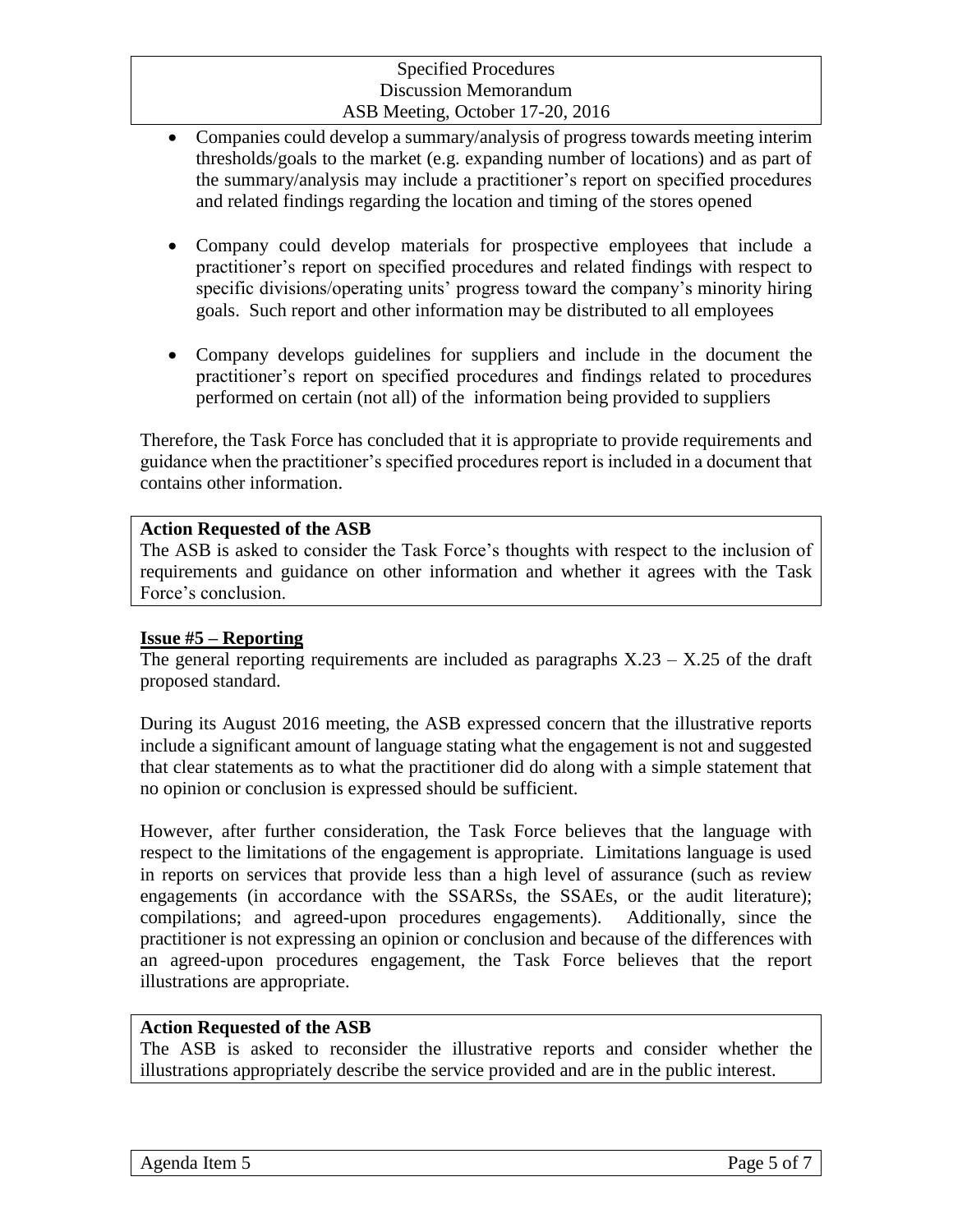#### Specified Procedures Discussion Memorandum ASB Meeting, October 17-20, 2016

#### **Issue #6 – Restricted-Use Reporting**

At its meeting in August 2016, the ASB expressed concern that the proposed standard seemed to direct practitioners to restrict the use of the specified procedures report. It was suggested that the requirements and guidance included in the draft regarding restricted use reporting be removed as restricted use reporting may be an element that would direct the practitioner to performing an agreed-upon procedures engagement. The Task Force has deleted the requirements at the ASB's direction.

In response to a suggestion by the ASB, the Task Force included the following application guidance with respect to restricted use reporting:

- **X.A55** Nothing in this proposed standard precludes a practitioner from including an alert in any practitioner's specified procedures report. For example, when the terms of the specified procedures engagement require the practitioner to supply the practitioner's specified procedures report only to specified parties, the practitioner may consider it necessary in the circumstances to include a separate paragraph in the practitioner's specified procedures report that restricts the use of the practitioner's specified procedures report.
- **X.A56** The need for restriction on the use of a report may result from a number of circumstances, including the purpose of the report, the criteria used in preparation of the subject matter, the extent to which procedures performed are known or understood, and the potential for the report to be misunderstood when taken out of the context in which it was intended to be used

However, the Task Force continued discussions on the issues and believes that it would be difficult to support why the specified procedures standard would have a different basis for restricted use than examination and review engagements. The Task Force believes that the requirements and guidance with respect to restricted use reporting should be retained.

#### **Action Requested of the ASB**

The ASB is asked to reconsider its determination to delete the requirements with respect to restricted use reporting and provide guidance to the Task Force.

#### **Issue #7 - Consideration of Subsequent Events and Subsequently Discovered Facts**

At its meeting in August 2016, the ASB questioned why the proposed standard included a requirement for the practitioner to consider subsequent events and subsequently discovered facts and suggested that such a procedure would just be an additional specified procedure that the practitioner may perform and report on. A suggestion was made that, in the situation where the practitioner accepts responsibility for the sufficiency of the procedures, the practitioner be required to consider subsequent events and subsequently discovered facts.

The Task Force considered the issue and continues to believe that requirements with respect to subsequent events is necessary and proposes the following: